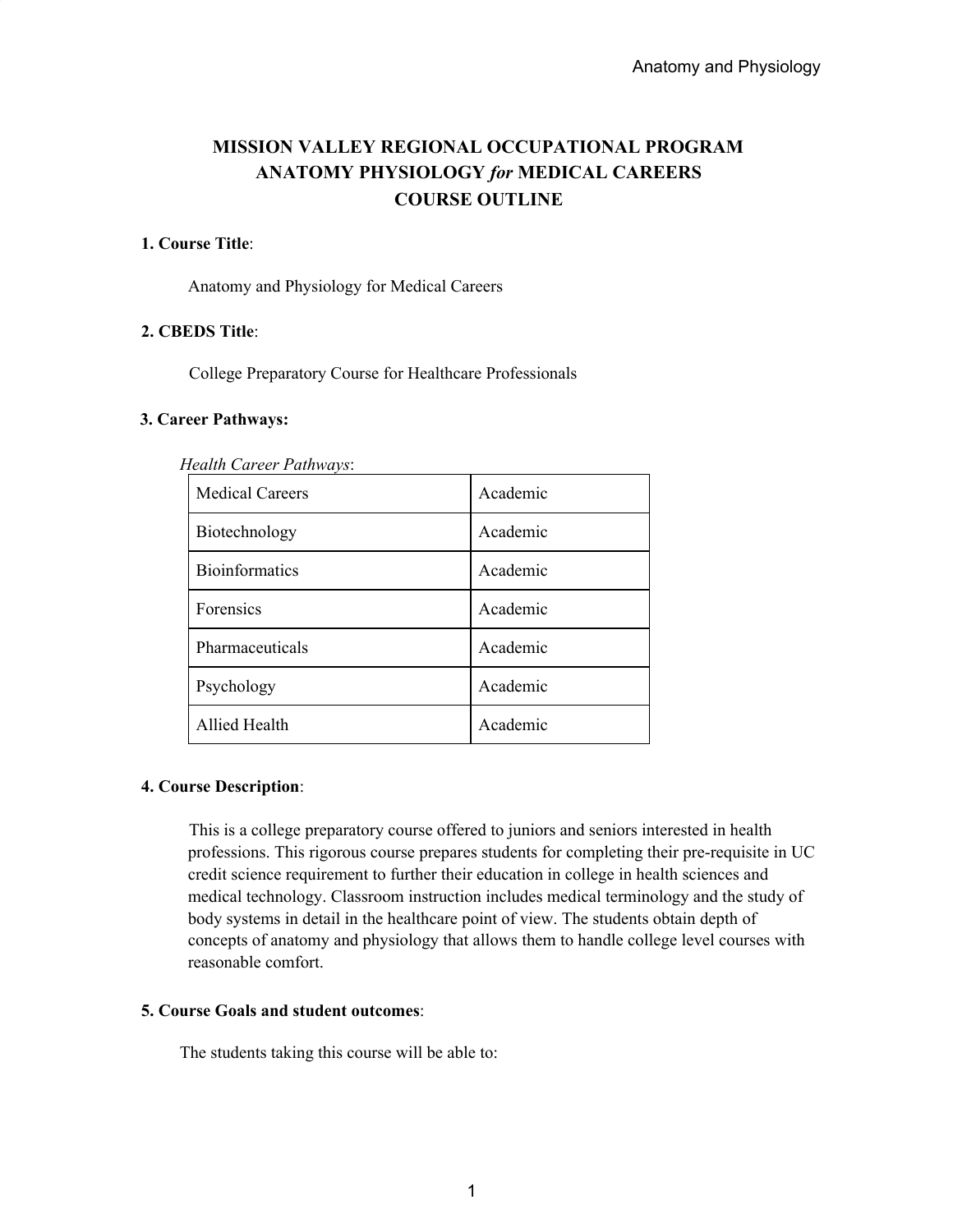- Demonstrate the mechanics of homeostasis through learning and applying the scientific method to concepts of structure and the functions of body systems that maintain the homeostasis in a clinical setting.
- Demonstrate an understanding of energy, matter and organization through experimentation, critical thinking, and problem solving and group projects.
- Demonstrate an understanding of human development and growth by applying the concepts learned in life.

### **6. Course Content Outline and Objectives**:

The course is composed of three main concepts of Homeostasis, Energy and Growth and Development. These concepts are covered under the respective body systems. Lectures and lab activities are based on the objectives mentioned to achieve the ability of the students to demonstrate the skills gained. Each objective is linked to the state and national adopted standards.

### **7. Pre-requisites**:

This high school class is offered to juniors and seniors that have completed Biology or Living Earth in the 9th or 10th grade with a "C" or better.

#### **8. Hours**:

The students enrolled in this course will receive the equivalent of one year of instruction that gives 10 units of credit.

### **9. Date Course Re-Approved:**

November 11, 2020

#### **10. Course Outline:**

#### **PART I: INTRODUCTION TO ANATOMY AND PHYSIOLOGY**

#### **I. Introduction to Anatomy and Physiology**

- A. What is Anatomy and Physiology?
- B. Describe the Language
	- 1. Define the parts of medical terminology
	- 2. Describe the metric system
	- 3. Define abbreviations
- C. Define the language of disease
- D. Differentiate between the symptoms and signs of a disease
- E. Describe the Anatomy and Physiology concepts you will encounter on your journey.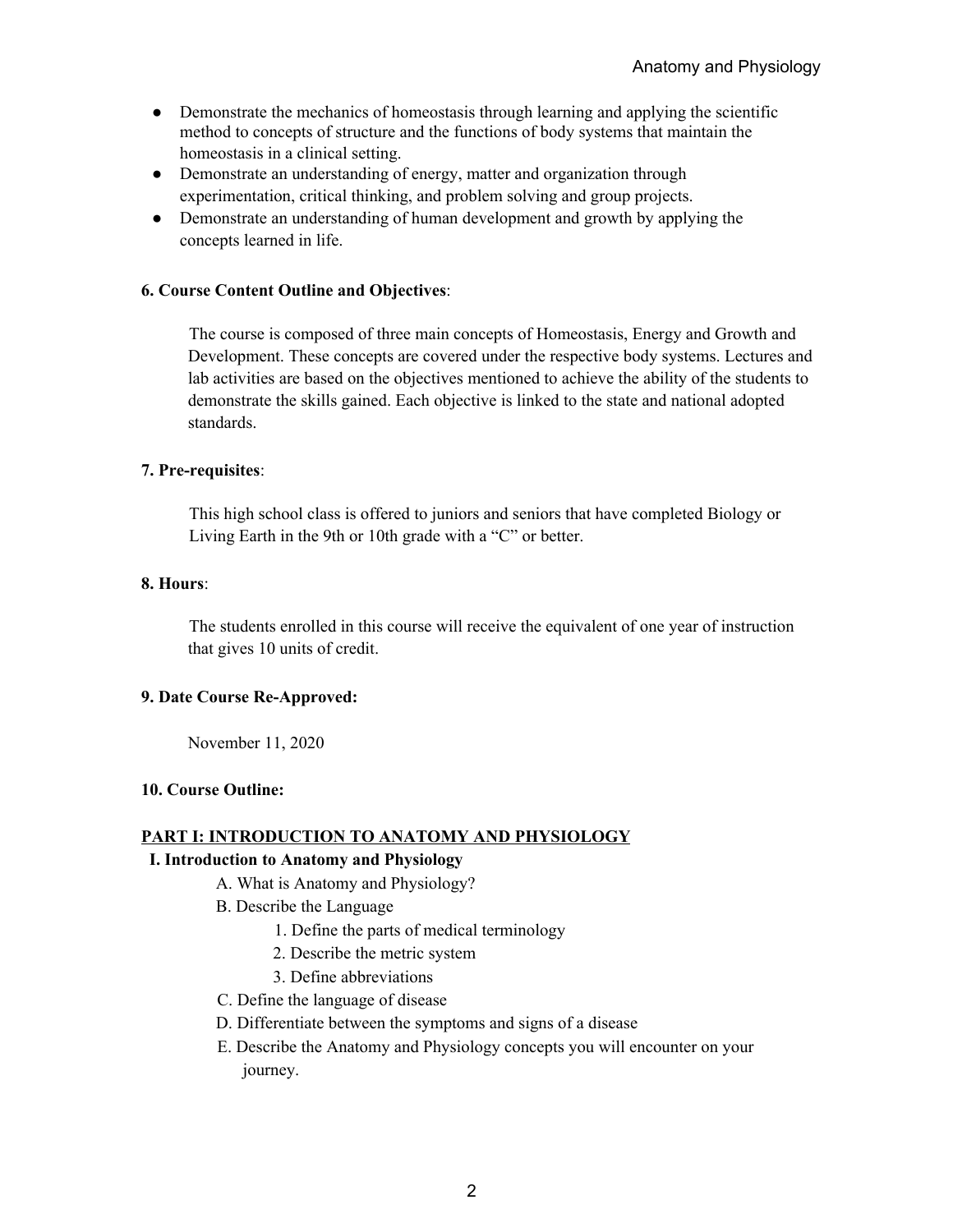# **II. The Human Body**

- A. The Map of the Human Body
	- 1. Describe Body Positions
	- 2. Define Body Planes and Directional Terms
	- 3. Name and Locate the Body Cavities
	- 4. Describe Body Region

# **III. The Cells: The Raw Materials and Building Blocks**

- A. Identify the chemical constituents of a cell
- B. Differentiate between animal and plant cell
- C. Identify the cell organelles and list the functions of each organelle
- D. Explain the methods of transport across a cell membrane
- E. Describe and differentiate Mitosis and Meiosis

# **IV. Tissues and Systems**

- A. Identify the characteristics and functions of epithelial, connective, muscle and nervous tissues
- B. Identify the organs and describe how the organs are integrated into body systems

# **PART II: GROWTH AND DEVELOPMENT**

# **V. Integumentary System**

- A. Describe the structure and functions
- B. Describe temperature regulation
- C. Explain the healing process in relation to burns to the skin
- D. Identify and describe the common disorders and diseases of the skin
- E. Differentiation between regeneration and replication of cells

# **VI. Skeletal System**

- A. Describe the structure and functions of a bone
- B. Name and classify the major bones of the skeleton
- C. Diagram and label the microscopic structure of the bone
- D. Describe the methods of ossification and bone growth, repair
- E. Classify movements
- F. Describe the joints and ligaments
- G. Describe the disorders and diseases of the Skeletal system

# **VII. The Muscular System**

- A. Define the types of muscles and classify based on their shape, location, direction, size and function
- B. Describe the functional unit of muscle at the cellular level
- C. Describe the physical and chemical characteristics of muscle tissue
- D. Describe the skeletal muscle movement at the molecular level
- E. Differentiate smooth, cardiac and skeletal muscles
- F. Name the major muscles of the skeletal muscular system
- G. Identify and describe the disorders and diseases of the muscular system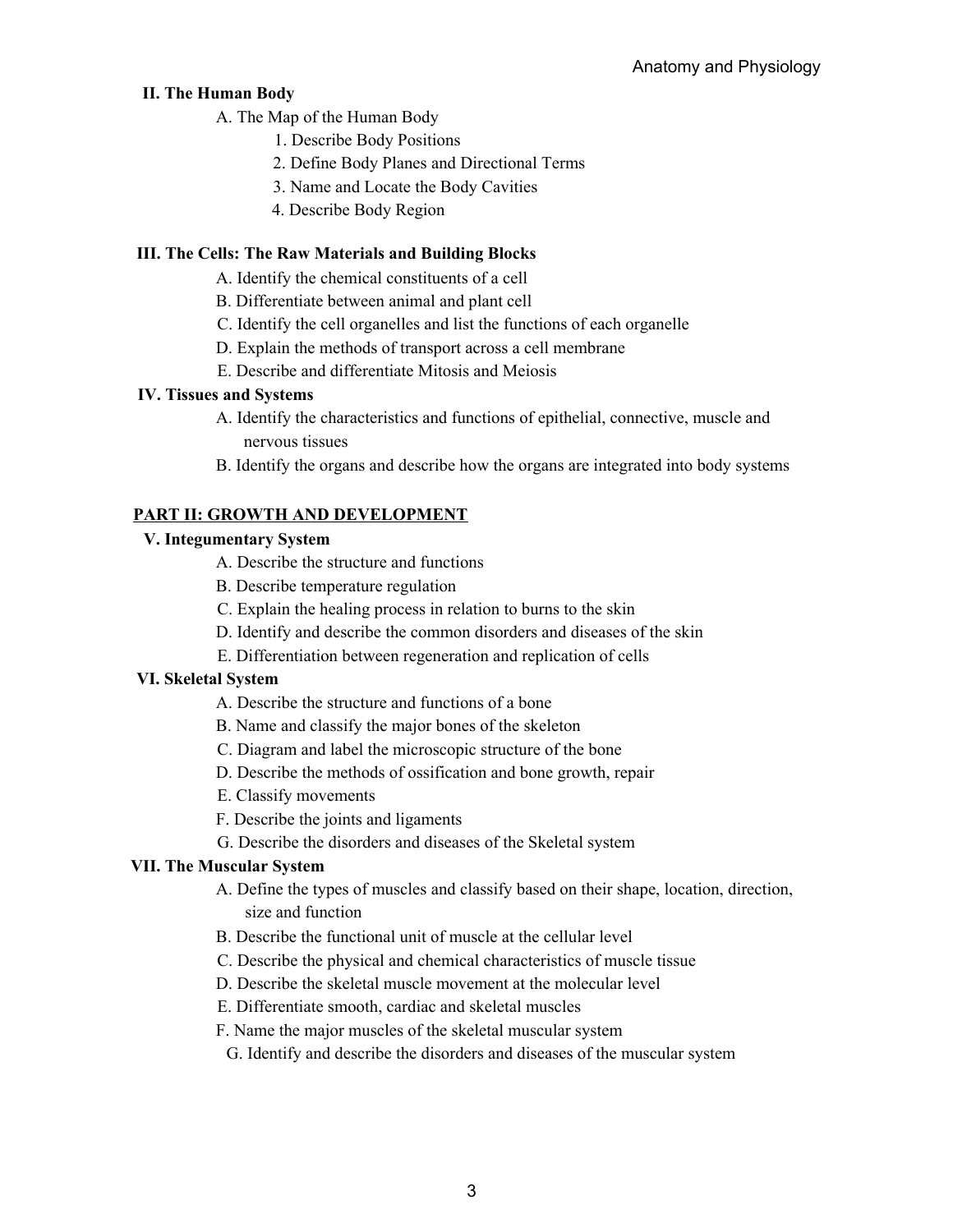# **PART III: HOMEOSTASIS**

### **VIII. Reproductive System**

A. Label the diagrams of male and female reproductive systems

- B. List the functions of each reproductive structure in males and females
- C. Describe the hormonal changes and influences during the menstrual cycle

D. Describe the human reproduction

- E. Describe pregnancy and early development of the fetus
- F. Describe the common disorders and diseases of the reproductive system

# **IX. Nervous System**

- A. Diagram and label a neuron
- B. Classify Neurons and list the cranial nerves and their functions
- C. Describe the structure and function of parts of brain
- D. Describe the structure of spinal cord
- E. Identify the peripheral nerves and describe their distribution
- F. Label the parts of reflex arc and describe their functions
- G. Integrate the brain, spinal cord and PNS in the functioning of Nervous system
- H. Describe the common disorders and diseases of the Nervous system

# **X. Endocrine System**

- A. Identify the endocrine glands and describe their location and function
- B. List the hormones produced by the endocrine glands and describe their function
- C. Describe the homeostasis and how the hormones play a major role in homeostasis
- D. Describe the negative and positive feedback
- E. Describe the common disorders and diseases of the Endocrine system

# **XI. Circulatory System**

- A. Diagram and label the parts of the heart
- B. Describe the circulation of blood through the heart and the body
- C. Describe the physical and chemical composition of blood
- D. Describe the cardiac cycle and demonstrate the electrocardiography of the heart
- E. Name the major arteries and veins of the vascular system
- F. Explain the process of clotting
- G. Describe the basis and inheritance blood groups and discuss Rh incompatibility
- H. Describe the common disorders and diseases of the Cardiovascular system
- I. Identify the risk factors for heart disease

# **XII. Lymphatic System**

- A. Identify the major parts of lymphatic system and explain their functions
- B. Describe the role of white blood cells in the immunity
- C. Compare different types of immunity
- D. Describe the T cell deficiency in HIV caused AIDS
- E. Describe the disorders of immune system

# **XIII. Respiratory System: Objectives**

A. Identify the organs of respiratory system and describe their functions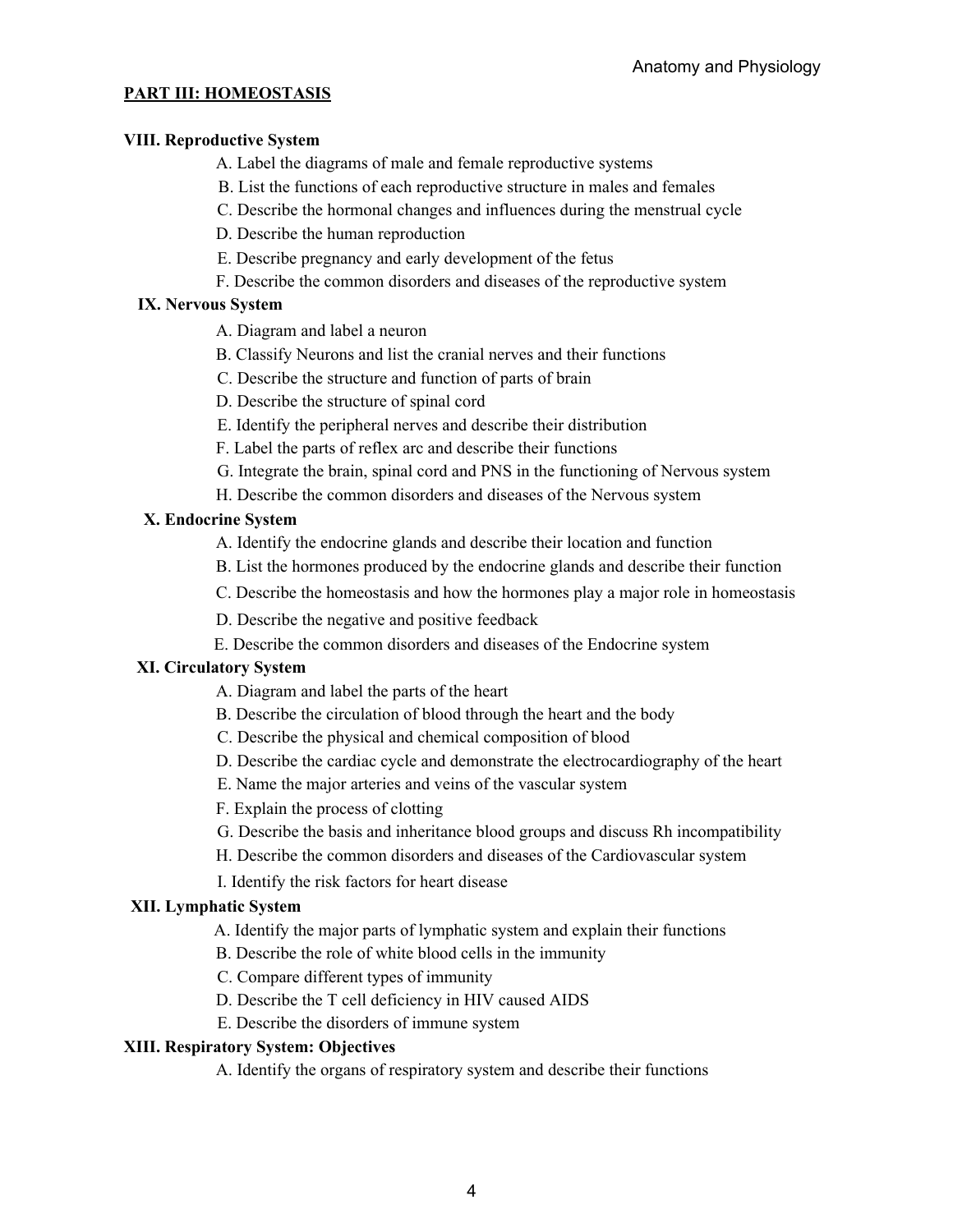B. Define the respiratory volumes and capacities

C. Describe the mechanics of external and internal respiration

D. Describe the common disorders and diseases of the Respiratory system

#### **XIV. Urinary System**

- A. Diagram and label a nephron
- B. Label the Urinary System and describe the function of each part
- C. Describe the secretion of urine, filtration and reabsorption process
- D. Describe the acid base balance and kidney's role in homeostasis mechanism
- E. Describe the common disorders and diseases of the Urinary system
- F. Apply the concept of filtration in dialysis in a clinical setting

### **PART IV: ENERGY**

#### **XV. Digestive system**

- A. Label the alimentary canal and describe the functions
- B. List the enzymes secreted and their functions
- C. Describe the chemical bonds of food molecules
- D. Describe the process of digestion, absorption, assimilation and elimination
- E. Do a dietary analysis and nutritional pyramid
- F. Identify the accessory organs of digestion and describe their function
- G. Describe the common disorders and diseases of the Digestive system

#### **11. Additional Items:**

**a. Articulation:** This class is articulated with Ohlone College. Students that earn a B- or better can earn 4.0 credits of BIOL 104: Basic Human Anatomy and Physiology.

**b. UC/CSU a-g Credit:** This counts as a UC/CSU Area "g": elective credit.

#### **c. Instructional Strategies:**

-lecture -multi-media -virtual simulations -group discussion -CD-guided -cooperative groups -brainstorming -practice -guest speakers -projects -demonstration -work-based learning -reading assignments -labs include dissections -oral reports - Guest Speakers- field trips -critical thinking and problem solving scenarios -role-playing

#### **d. Instructional Materials:**

### *Anatomy & Physiology for Health Professionals: An Interactive Journey, 4th Edition, by Colbert and Ankney, Pearson 2020*

*Anatomy & Physiology for Health Professions*: An Interactive Journey by Bruce J. Colbert, Jeff Ankney student workbook to accompany textbook

-Power points -realia and models -demonstrations -handouts -video tapes -Internet research